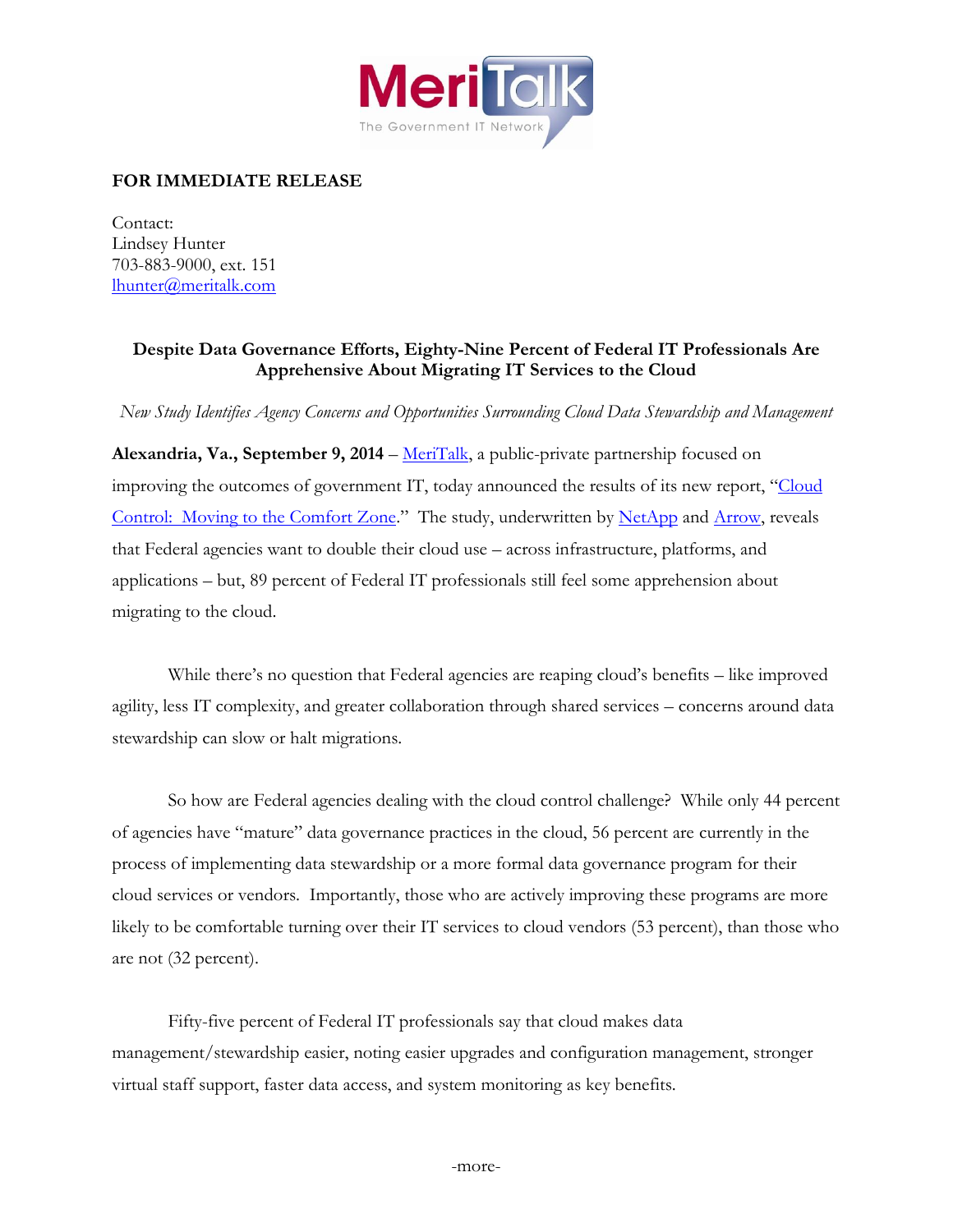But Federal agencies still have a ways to go – with key elements missing from their data governance policies. Sixty-one percent of respondents note that their agencies do not have quality, documented metadata. Fifty-two percent do not have well-understood data integration, 50 percent have not defined/identified data owners, and 49 percent do not have known systems of record.

In addition, many agencies face roadblocks associated with managing cloud services and vendors, citing remediation for data exceptions, data integration, and collaboration/interoperability as their top challenges. And while 54 percent of respondents cite security as their top concern, only one in five feels that the security offered by their cloud vendors is completely sufficient.

"The benefits cloud offers are immense, but with the introduction of new hybrid cloud architectures, data stewardship becomes even more complex, as data must be managed and accessed across any cloud. Federal agencies must establish enterprise-wide governance practices, while deploying solutions that streamline data mobility and stewardship across cloud models. Cloud consumers must develop data management processes and role-based control mechanisms to ensure success," said Kirk Kern, chief technology officer, NetApp U.S. Public Sector.

Indeed, nearly nine out of ten (89 percent) agencies have taken steps to manage trust with their cloud vendors, including keeping security functions on-premise (42 percent); requiring certification of security measures taken (41 percent); and requiring that data resides on dedicated server, storage, and network infrastructure (39 percent). Additionally, those who use or plan to use a cloud brokerage service are significantly more comfortable turning their agency's IT services and applications over to cloud providers (62 percent) than those who do not (32 percent).

"Federal end users are looking to the cloud for options that are faster, safer, and a better value than traditional IT," said Dee Dee Lear, vice president, cloud and business development, Arrow ECS. "To get more comfortable with the transition, agencies should seek out partners that offer best of breed IT services and focus on government data security for a proven path to cloud success."